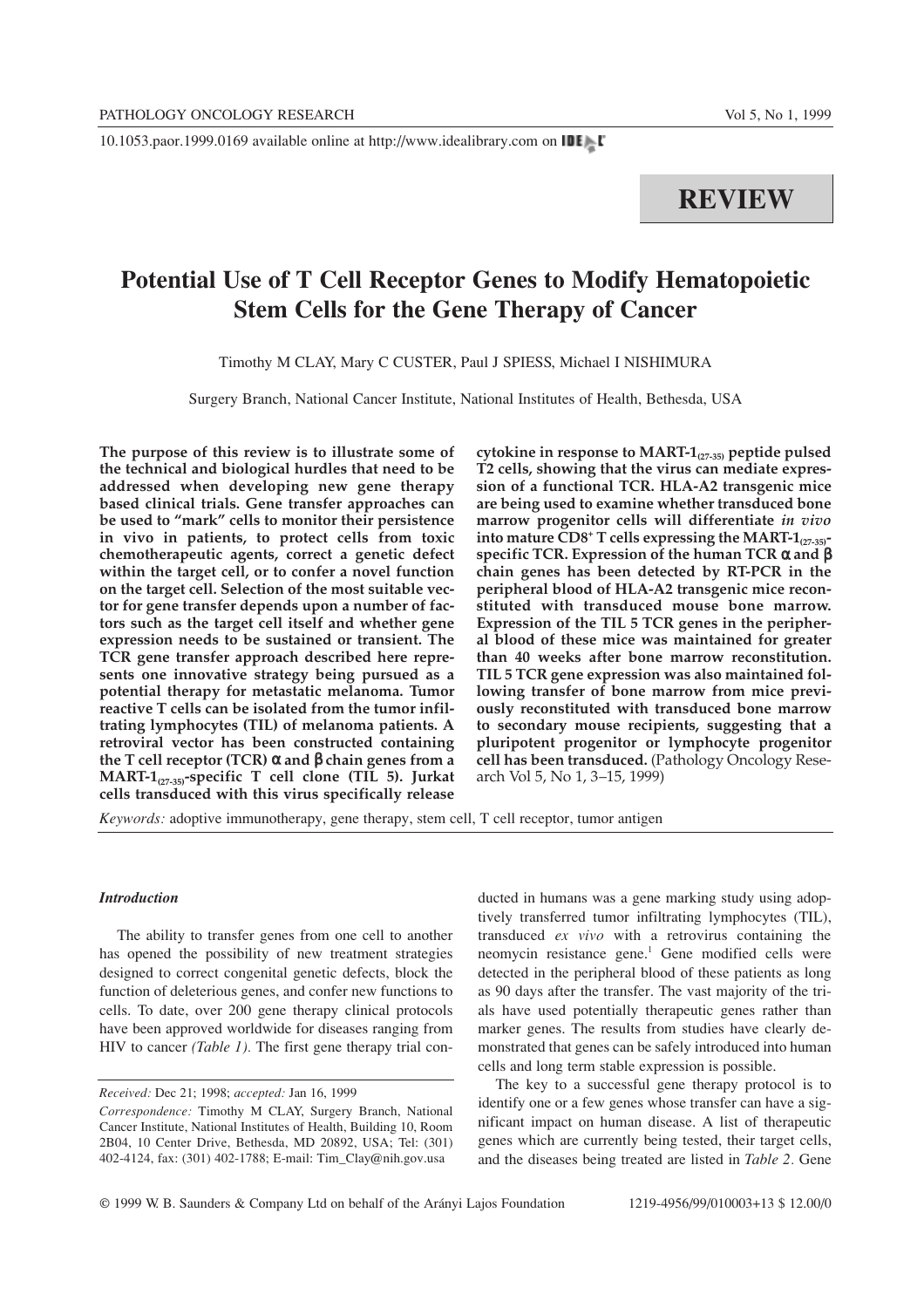*Table 1.* **Gene Therapy Protocols Approved for Clinical Trial**

|                            | Number of Protocols <sup>1</sup> |                                |  |  |  |  |
|----------------------------|----------------------------------|--------------------------------|--|--|--|--|
| <i>Disease</i>             |                                  | Marker Genes Therapeutic Genes |  |  |  |  |
| Cancer                     | 24                               | 120                            |  |  |  |  |
| <b>Congenital Diseases</b> |                                  | 37                             |  |  |  |  |
| <b>HIV</b>                 | 2                                | 16                             |  |  |  |  |
| Transplantation            | 6                                |                                |  |  |  |  |
| Autoimmunity               |                                  |                                |  |  |  |  |
| Other                      |                                  | 5                              |  |  |  |  |
| Total                      | 32                               | 180                            |  |  |  |  |

1 Compiled from Human gene marker/therapy clinical protocols, Human Gene Therapy, 8:1499, 1997

therapy can impact the modified cells in several important ways. A normal copy of a defective gene can be inserted which can correct the deficiency, examples of which include the adenosine deaminase gene in SCID patients, $<sup>2</sup>$ </sup> the dystrofin gene in muscular dystrophy patients,<sup>3</sup> and the CFTR gene in cystic fibrosis patients.<sup>4</sup> Other genes can be inserted into cells in order to reverse the normal function of a deleterious gene resulting in a change in the phenotype of the cells. Examples of genes which alter the function of a deleterious gene include an anti-sense p53 gene which can inhibit the growth of cancer cells<sup>5</sup>, an anti-sense TAR gene in HIV and mutant rev genes which block viral replication in HIV infected cells.<sup>6</sup> Another group of genes can confer novel functions to the cells of interest, such as cytokine genes (IL-2, GM-CSF, TNF and γ-interferon) whose expression can enhance the immunogenicity of the modified tumor cells, $\alpha$  the MDR gene which can render

|  |  |  | Table 2. Genes for Potential Gene Therapy |  |  |
|--|--|--|-------------------------------------------|--|--|
|--|--|--|-------------------------------------------|--|--|

hematopoietic stem cells and their progeny resistant to high dose chemotherapy, $\delta$  and antigen receptor genes which can redirect the specificity of lymphocytes (Clay et al., submitted). $9,10$ 

The development of vector systems that efficiently transfer and express these gene(s) into the appropriate cell type is crucial to the success of any gene therapy protocol. Several different vectors have been tested for use in humans. The major advantages and disadvantages of each vector are listed in *Table 3*. Most gene therapy protocols have used retroviral vectors. The principle reason is that long term stable transgene expression is necessary to effectively treat most diseases. Long term gene expression has frequently been achieved using retroviral vectors.<sup>11</sup> There are reports of stable integration and expression of transferred genes using Adeno-associated virus vectors and naked DNA, but neither has yet been tested extensively in human clinical trials.<sup>12,13,14</sup> However, there are protocols which require only transient expression of the introduced gene and these protocols often use Adenovirus and Pox virus vectors. For example, tumor associated antigen genes, cytokine genes, or co-stimulatory molecule genes need only to be expressed long enough to elicit an anti-tumor immune response.

There are several other considerations when selecting a vector for gene delivery. A major advantage of retroviral vectors over the other viral vectors is the ability to generate stable packaging cells lines which produce virus of consistent titer that is free of replication competent virus *(Table 3).* As a result, it is relatively easy to produce large quantities of clinical grade virus for patient treatment. One disadvantage to retroviral vectors is their cell cycle dependence for integration. Consequently, non-dividing cells

| <i>Disease</i>   | Gene                                   | Target Cell              | References |
|------------------|----------------------------------------|--------------------------|------------|
| <b>SCID</b>      | Adenosine Deaminase                    | T Lymphocytes            | 33,34      |
| Cancer           | TNF, $IL-2$ ,                          | T Lymphocytes            | 35,36      |
| Cancer           | $II - 2$                               | <b>Tumor Cells</b>       | 36-44      |
| Cancer           | TNF, IL-4, Il-7, IFN-?, GM-CSF         | <b>Tumor Cells</b>       | 45-50      |
| Cancer           | IL-2, IL-4, IL-12                      | Fibroblasts              | 51-53      |
| Cancer           | <b>MDR</b>                             | Hematopoietic Stem Cells | 54-57      |
| Cancer           | anti-sense to IGF, c-myc, c-fos        | <b>Tumor Cells</b>       | 58-60      |
| Cancer           | p <sub>53</sub>                        | <b>Tumor Cells</b>       | 61,62      |
| Cancer           | <b>CEA</b>                             | Dendritic Cells          | 63         |
| Cancer           | Thymidine kinase                       | <b>Tumor Cells</b>       | 64,65      |
| <b>AIDS</b>      | rev                                    | Hematopoietic Stem Cells | 66-68      |
| <b>AIDS</b>      | ribozyme, anti-sense-TAR               | T Lymphocytes            | 69-70      |
| Cystic Fibrosis  | <b>CFTR</b>                            | Lung                     | 71-79      |
| Gaucher Syndrome | Glucocerebrosidase                     | Hematopoietic Stem Cells | 80,81      |
| Fanconi Anemia   | Fanconi anemia complementation group C | Hematopoietic Stem Cells | 82         |
| X-linked CGD     | $gp91$ phox                            | Hematopoietic Stem Cells | 83         |
| Hunter Syndrome  | Iduronate-2-Sulfatase                  | Lymphocytes              | 84         |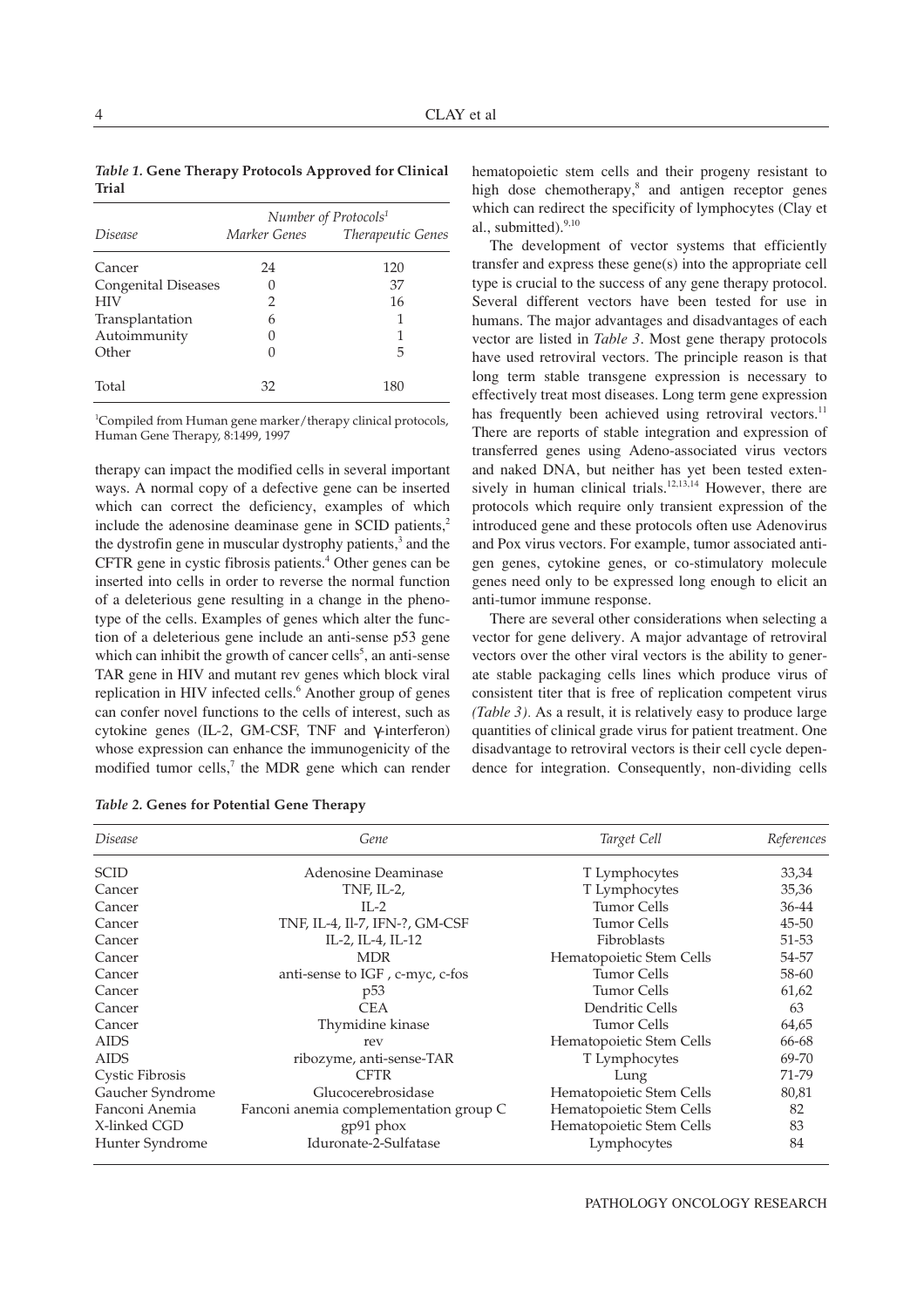|                                       | Retrovirus | <i>Adenovirus</i> | AAV      | Vaccinia | Fowlpox        | Naked DNA       |
|---------------------------------------|------------|-------------------|----------|----------|----------------|-----------------|
|                                       |            |                   |          |          |                |                 |
| Efficiency                            | Moderate   | High              | Moderate | High     | High           | Low             |
| Stable Gene Transfer                  | Yes        | No                | Yes      | No       | No.            | No              |
| Cell Cycle Dependence                 | Yes        | No                | Yes      | No       | N <sub>0</sub> | N <sub>0</sub>  |
| <b>Stable Producer Lines</b>          | Yes1       | No                | No       | No       | N <sub>0</sub> | N/A             |
| Titer                                 | Low        | High              | High     | High     | High           | N/A             |
| <b>Expression of Introduced Genes</b> | Variable   | Variable          | Variable | High     | High           | Variable        |
| Expression of Viral Proteins          | No         | Yes               | No.      | Yes      | Yes            | No <sup>2</sup> |
| Risk to Patients                      | Low        | Low               | Low      | Low      | Low            | Low             |

| <i>Table 3. V</i> ectors for Gene Transfer |  |  |  |
|--------------------------------------------|--|--|--|
|                                            |  |  |  |

1 Although virus from stable producer lines is generally used, transient retrovirus production is also possible.

<sup>2</sup>Expression of antibiotic resistance genes is possible for some plasmid vectors.

such as muscle or brain cells are poorly infected with retroviral vectors. For these types of cells, replication incompetent Adenovirus vectors and Adeno-associated virus (AAV) vectors are often chosen. Another important consideration is that Adenovirus and Pox virus vectors express several viral proteins which render them highly immunogenic. Cells infected with these viruses are rapidly eliminated by the host immune system.<sup>15</sup> The immunogenicity of Adenovirus and Pox viruses may make it impossible for patients to be treated more than once with virus or with cells infected with virus *ex vivo*. In contrast, the viral encoded proteins of retroviral vectors and AAV vectors have been deleted (see below) reducing their immunogenicity. Retrovirally transduced cells should not be recognized and eliminated by the host immune system. After considering all of the factors which influence gene transfer, expression, and safety, the vector of choice for most gene therapy protocols remains the retrovirus.

Most retroviral vectors are modified from the Moloney Murine Leukemia Virus (MMLV). Wild type MMLV contains all of the elements necessary for viral replication *(Figure 1 a).* These include 5' and 3' LTRs which are necessary for integration and contain the promoter elements for transcription of the retroviral genome, the w site which is required for packaging the viral genome, and the RNA splicing signals (SD, splice donor and SA, splice acceptor). Other essential components of the virus include the *gag* gene which encodes the structural framework of the virus core, the *pol* gene which encodes reverse transcriptase for viral replication, and the *env* gene whose product mediates viral attachment to target cells which is necessary for efficient virus infection. Two significant modifications have been made to the MMLV backbone for use as a gene delivery vector *(Figure 1 b).* First, the *gag*, *pol* and *env* genes have been deleted to prevent the production of replication competent virus and to accomodate the insertion of foreign genes. Second, the ATG start codon for the *gag* gene was mutated to prevent translation initiation upstream of the gene(s) of interest. Two of the most common vector designs are illustrated by the LXSN<sup>16</sup> and SAMEN backbones.<sup>17</sup> *(Figure 1 c, d)*. Both vectors contain multiple cloning sites (MCS) for inserting foreign



*Figure 1. Recombinant Retroviral Vectors. Wild type Moloney Murine Leukemia Virus (MMLV) (a) contains 5' and 3' LTRs, the* ψ *packaging signal, splice donor (SD) and splice acceptor (SA) sites, the gag, pol, and env genes. Transcription is initiated in the 5' LTR (denoted by arrow) and polyadenylation occurs from sites located in the 3' LTR (pA). The MMLV genome was modified to create a replication incompetent virus (b). The gag, pol, and env genes were deleted from the MMLV and the ATG translation initiation codon for the gag gene was mutated to TAG to prevent translation of sequences upstream from the foreign gene. The LXSN retroviral vector (c) has multiple cloning sites (MCS) containing unique Eco RI, Hpa I, Xho I, and Bam HI restriction sites for insertion of foreign genes followed by the neor gene for G418 selection transcribed by an SV40 promoter. The SAMEN retroviral vector (d) has MCS containing unique Not I, Sna BI, Sal I, Cla I, and Xho I upstream and a unique Bam HI site downstream of the neor gene for insertion of foreign genes. An IRES sequence was inserted to facilitate translation of the neor gene.*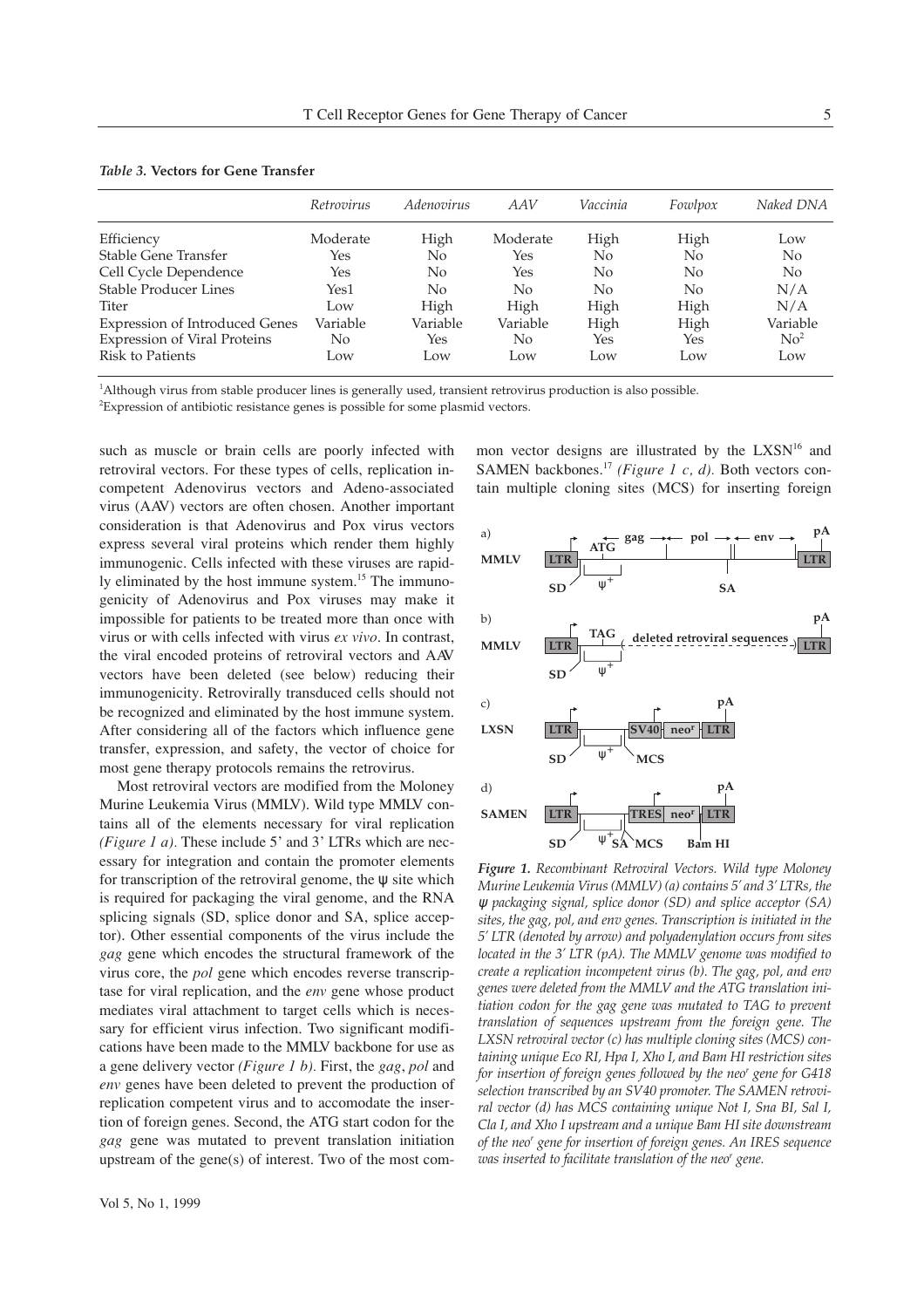

*Figure 2. Scheme for reconstituting cancer patients with TCR transduced hematopoietic stem cells. Tumor reactive T cell clones were isolated and expanded from the TIL or PBMC of patients with metastatic cancer. TCR genes which mediated recognition of TAA were identified and cloned. Retroviral vectors were constructed which can transfer TCR* <sup>α</sup> *and* β *chain genes to alternate effectors. Hematopoietic stem cells were transduced with TCR* <sup>α</sup> *and* β *chain genes and could potentially be used to reconstitute patients.*

genes and the neomycin resistance gene (neo<sup>r</sup>) to permit selection of transduced cells with G418. The SA sequence has been inserted just upstream of the MCS in the SAMEN vector resulting in enhanced viral titer. These vectors can accomodate up to 6 kb of foreign DNA and are unable to produce wild type virus making them suitable for most clinical and biological studies.

Since the genes necessary for viral replication are deleted in vectors like LXSN and SAMEN, production of recombinant virus requires trans-acting factors which can be provided by helper viruses or packaging cell lines. Packaging cell lines such as GP&E  $86$ ,<sup>18</sup> PG13,<sup>19</sup> and PA31720 are NIH 3T3 cells stably transfected with the *gag*, *pol*, and *env* genes. The major difference between the various packaging cell lines is the host specificity of the virus which is conferred by the *env* gene. GP&E 86 contains the MMLV envelope and produces an ecotropic virus which infects only rodent cells, PA317 contains the amphotropic murine leukaemia (AM-MLV) virus envelope and produces an amphotropic virus which infects other species including human cells, and PG13 contains the GALV (gibbon ape leukemia virus) envelope and produces a virus which infects only primate cells. The expression of the receptors which bind each of these envelopes is variable from cell to cell. Therefore, it is necessary to test the different packaging cell lines to determine which envelope is best suited for transducing a given cell type.

The Surgery Branch, NCI has initiated several gene therapy trials with the goal of manipulating the host immune system to eliminate or halt the progression of tumors in patients with metastatic cancer. Our previous experiences using tumor infiltrating lymphocytes (TIL) indicated that adoptively transferred T cells had the capacity to traffic to tumor lesions<sup>21</sup> and to mediate regression of established metastatic tumors in animals<sup>22,23,24,25,26</sup> and in cancer patients.<sup>27</sup> These properties and the ability to manipulate the cells *ex vivo* indicated that T cells and T cell progenitors would make excellent targets for gene therapy.

One gene transfer approach currently under development is designed to transfer the reactivity and specificity of a melanoma reactive CTL clone to hematopoietic stem cells. The approach we have developed for transferring the reactivity of T cells to hematopoietic stem cells is shown in *Figure 2.* T cell clones were isolated which specifically rec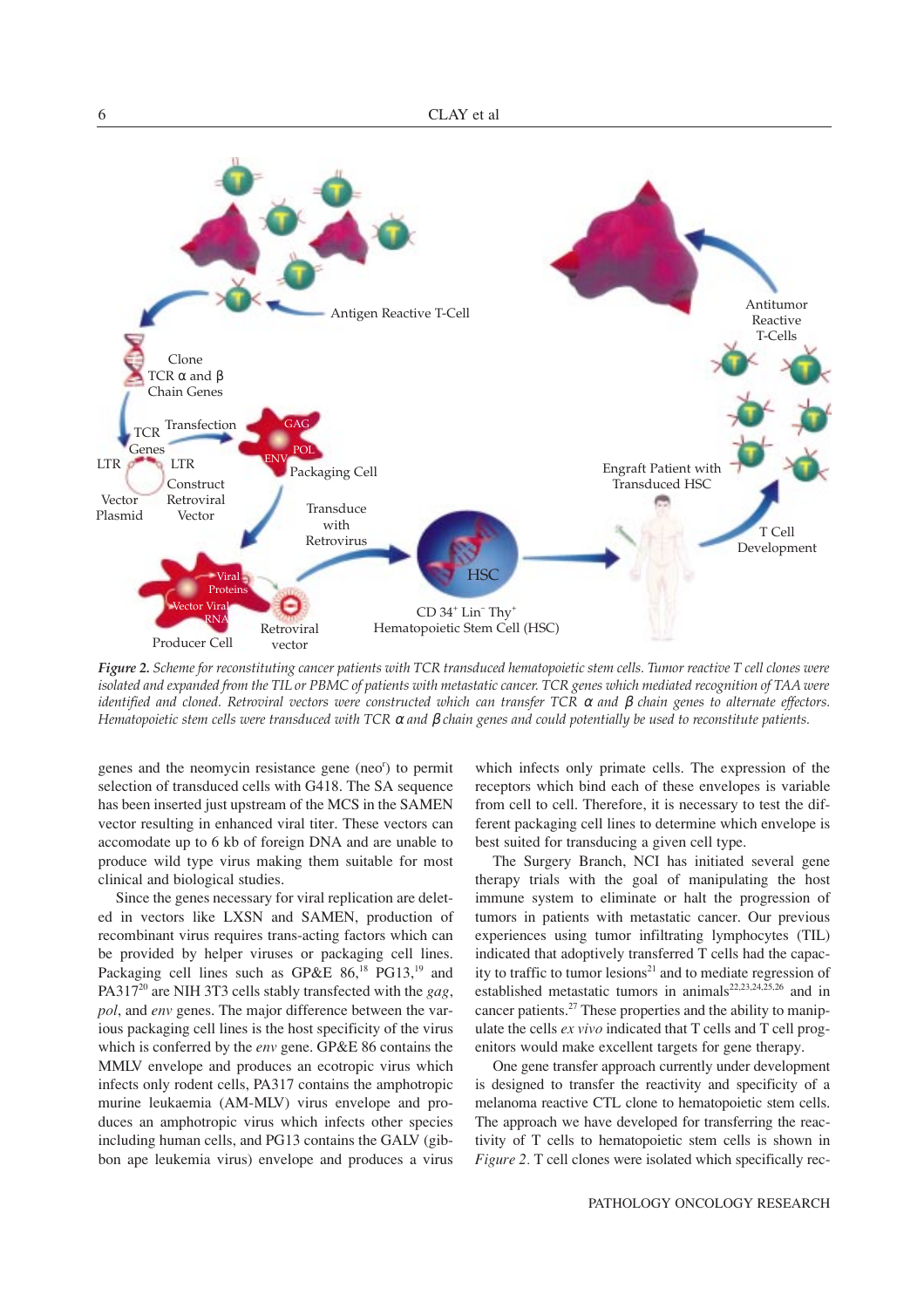ognize tumor associated antigens (TAA). The T cell receptor (TCR) genes were identified and cloned from these tumor reactive T cell clones. Retroviral vectors containing the TCR  $\alpha$  and  $\beta$  chain cDNAs were constructed and high titer producer cell lines were isolated. Hematopoietic stem cells were transduced with the retrovirus containing the TCR genes and could potentially be used to reconstitute patients. Our hypothesis is that, following engraftment, these gene modified hematopoietic stem cells would differentiate into mature T cells bearing the introduced TCR. T cells derived from the gene modified hematopoietic stem cells would express the transferred TCR and would have the reactivity and specificity of the original T cell clone. If this approach were to be successful, TCR genes from tumor reactive T cell clones would represent "off the shelf" reagents that could be used to treat large numbers of patients. This approach is being modeled *in vivo* using HLA-A2 transgenic mice. Mouse bone marrow transduced with TCR genes is being used to engraft lethally irradiated mouse recipients.

The TAA MART-1 is expressed by the majority of human melanoma tumors, making it an excellent potential target for therapeutic strategies utilizing TCR gene transfer. A single HLA-A2-restricted peptide epitope has been identified in the MART-1 protein (amino acids 27–35: MART- $1_{(27-35)}$ ). HLA-A2 is present in approximately 50% of Caucasian melanoma patients. Therefore, a TCR gene transfer approach using a TCR that recognizes this particular MHC-peptide complex could potentially treat 50% of Caucasian melanoma patients. The TCR used for the studies described here was isolated from a tumor infiltrating lymphocyte culture derived from a melanoma tumor from patient 501. A MART-1 specific T cell clone (TIL 5) was isolated from the TIL 501 culture and the TCR  $\alpha$  and β chain cDNAs from this clone were inserted into a retroviral vector for gene transfer.

# *Materials and Methods*

#### *Mice*

Breeding pairs of HLA-A2/ $K^b$  transgenic mice were kindly supplied by Dr. Linda Sherman (Scripps, La Jolla, CA). C3H and C56Bl/6 mice were obtained from the Frederick Cancer Research Center (Frederick, MD). All mice used in this study were bred and maintained in the NIH B2B animal facility in accordance with animal care and use protocols approved by the National Institutes of Health.

# *Cells*

TIL cultures used in this study were established in the Surgery Branch, NCI from patients with metastatic melanoma. TIL1200 and TIL1235 were CD8+ TIL cultures that recognize melanoma antigens gp100 and MART-1 respec-

tively in the context of  $HLA-A2<sup>28</sup>$  TIL were maintained at a density between  $5x10^5$  and  $2x10^6$  cells/ml in AIM V medium (GIBCO/BRL, Gaithersburg, MD) supplemented with 5% pooled human AB serum (Sigma, St. Louis, MO) and Pen-Strep-L-glutamine (GIBCO/BRL). NIH3T3, HCT116, Jurkat, T2, and COS cells were maintained in complete medium (RPMI-10) which consisted of RPMI 1640 medium (Gibco/BRL) supplemented with 10% fetal bovine serum (GIBCO/BRL), Pen-Strep-L-glutamine (GIBCO/BRL) and 6000 IU/ml recombinant human interleukin 2 (rhIL-2; Chiron, Emeryville, CA). Clone 22 cells (TIL 5 TCR transfected Jurkat cells) were maintained in RPMI-10 medium supplemented with 1 mg/ml G418. GP&E 86 (ecotropic), PA317 (amphotropic), and PG13 (Gibbon Ape) retroviral packaging cell lines were maintained in RPMI-10 medium.

# *Transient Transfections*

COS-7 cells were transiently transfected using the DEAE-dextran method as described.<sup>29</sup> Briefly, 10<sup>6</sup> COS-7 cells in 55 cm<sup>2</sup> dishes were incubated at  $37^{\circ}$ C for 4 hours in 9 ml DMEM (Biofluids, Rockville, MD) containing 0.5 mg/ml DEAE-dextran (Sigma, St. Louis, MO), 0.1 mM Chloroquine (Sigma), and 10 µg of pcDNA3 (Invitrogen, Carlsbad, CA) containing cloned melanoma associated antigen (MAA) and/or HLA cDNA. Medium was removed and cells were incubated for 2 minutes with 9 mls of 10% DMSO (Sigma) in Hanks Basic Salt Solution (HBSS, Biofluids). Cells were washed twice with HBSS and cultured for 2 days in DMEM medium supplemented with 10% fetal bovine serum (GIBCO/BRL) and Pen-Strep-L-glutamine (GIBCO/BRL).

#### *Cytokine Release Assays*

The ability of TIL 5 TCR transduced Jurkat cells to recognize antigen was measured in an IL-2 release assay as described. $30$  Briefly, T2 cells (1x10<sup>6</sup> cells/ml) were incubated with 2  $\mu$ g/ml MART-1<sub>(27-35)</sub> or gp100<sub>(209-217)</sub> peptides for 2 hours at 37°C. Cells were washed and 1 x  $10<sup>5</sup>$  peptide pulsed T2 cells were co-cultured with 1 x  $10<sup>5</sup>$ Jurkat responder cells in 200 µl of RPMI-10 containing 10 ng/ml phorbol myristate acetate (PMA, Sigma) in 96 well plates for 24 hours at 37°C. As a positive control, responder cells were incubated with immobilized anti-CD3 monoclonal antibody (OKT3; Ortho, Raritan, NJ). The amount of IL-2 released in culture supernatants was assessed by IL-2 ELISA (R&D Systems, Minneapolis, MN). Recognition of murine MART-1 (m-MART-1) by human MART-1 (h-MART-1) reactive TIL1235 was measured in GM-CSF release assays as described above with the following modifications. COS-7 cell transiently transfected with MAA and HLA-A2 cDNAs were used as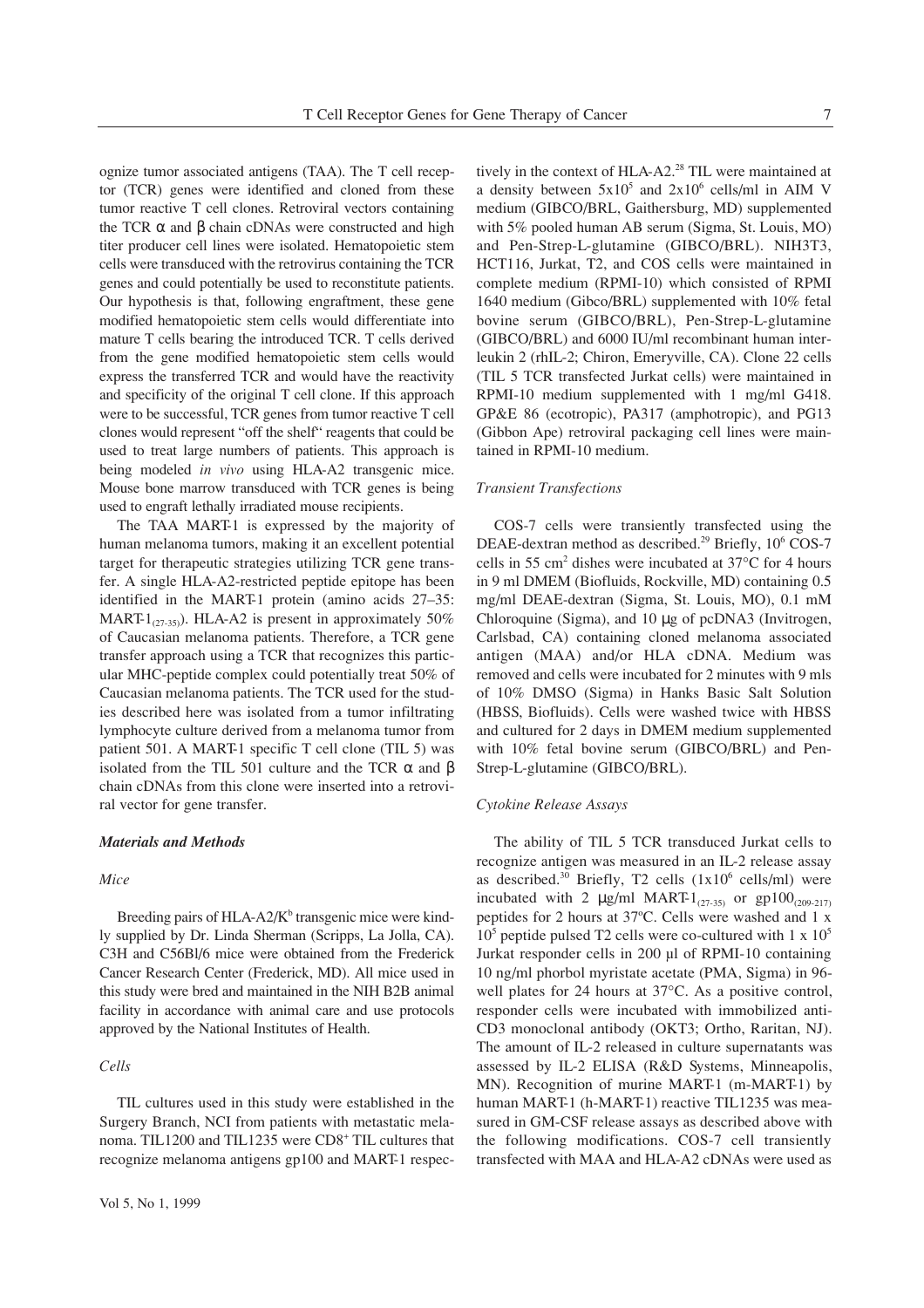

*Figure 3. Structure of A6 SAM retroviral vector. Full length cDNA encoding the* <sup>α</sup> *and* β *chains from the TIL 5 TCR was cloned into a modified version of SAMEN vector. The IRES and neor sequences were removed from SAMEN during the construction of the A6 virus. Two transcripts were made from the A6 virus. One transcript was initiated from the promoter in the 5' LTR and encoded both the* <sup>α</sup> *and* β *chains. The second transcript was initiated from the SR promoter and encoded only the* β *chain cDNA.*

stimulators in RPMI-10 without PMA. The amount of GM-CSF released in culture supernatants was measured by GM-CSF ELISA (R&D Systems).

## *Construction of the A6 Retrovirus*

The structure of the A6 retrovirus is illustrated in *Figure 3*. Cloning of full length cDNAs encoding the Vα and Vβ genes from TIL clone 5 into pCR II and pCDL vectors and the shuttle vector containing the SAMEN retroviral backbone (pg1 SAMEN) have been described elsewhere.<sup>17,30</sup> An Xho I – Bgl II fragment containing the  $S R\alpha$  promoter and the Vβ7.3 gene from pCDL/Vβ7.3 was ligated into the Xho I and Bam HI sites of the pg1 SAMEN. In the resulting construct, pg1 SAM/Vβ7.3, the IRES and neomycin regions of pg1 SAMEN are replaced with SRα- Vβ7.3 regions of pCDL/Vβ7.3. Next, an Xho I fragment containing the V $\alpha$ 1 gene from pCR II/V $\alpha$ 1 was ligated into the Xho I site of pg1 SAM/Vβ7.3. Restriction endonuclease and DNA sequence analysis of the resulting construct, designated A6 was performed to insure correct orientation and position of the TCR genes in the retroviral backbone. All restriction endonucleases and T4 DNA ligase was purchased from Boehringer Mannheim (Indianapolis, IN). DNA sequencing was performed in a Perkin-Elmer 9600 thermocycler (Norwalk, CT) using a cycle sequencing dye terminator kit (PE – Applied Biosystems Inc., Foster City, CA). Sequencing reactions were analyzed using an ABI 310 DNA sequence analyzer ( Applied Biosystems Inc.).

## *Retroviral Supernatant Production*

Stable retroviral producer cell lines were produced by co-transfecting A6 plasmid DNA together with pcDNA III (source of the neo<sup>r</sup> gene for G418 selection; Invitrogen) into the various packaging cell lines using a Mammalian Calcium Phosphate Transfection Kit (Stratagene, La Jolla, CA). Tranfectants were selected and maintained in RPMI-10 medium supplemented with 400 µg/ml G418. Bulk producer lines were cloned by limiting dilution and high titer clones ( $>10^6$  pfu/ml) were selected based upon their ability to transfer the A6 genome to NIH3T3 cells (amphotropic virus) or HCT116 cells (PG13 virus). For the production of retroviral supernatant,  $4 \times 10^6$  producer cells were allowed to adhere to 75 cm<sup>2</sup> tissue culture flasks in RPMI-10 medium overnight at 32°C in a humidified incubator containing  $5\%$  CO<sub>2</sub>. The medium was replaced and retroviral supernatants were collected 16 hours thereafter.

# *Retroviral Transduction*

Established cell lines were transduced using retroviral supernatants which were prepared as described above. For suspension cells (Jurkat),  $7x10^5$  cells were re-suspended in 5 ml of retroviral supernatant containing 8 µg/ml polybrene and placed in a six-well plate (Falcon/Becton Dickinson, Franklin Lakes, NJ). For adherent cells (NIH3T3 or HCT116),  $2x10^5$  cells were allowed to adhere to six-well plates in RPMI-10 medium overnight. Cells were centrifuged at 1000g for 2 hours at 32°C. The medium was replaced and the cells were allowed to recover overnight at  $37^{\circ}$ C in a humidified incubator containing  $5\%$  CO<sub>2</sub>. For bone marrow reconstitution assays, donor bone marrow was isolated from the femurs of C3H X C56Bl/6  $F_1$  mice. Erythrocytes were removed by diluting cells 1:4 in ice cold 7% ammonium chloride solution (Stem Cell Technologies, Vancouver, BC, Canada) and incubating on ice for 10 minutes with gentle mixing. Bone marrow cells were cultured in stem cell medium which consisted of RPMI-10 medium supplemented with 100 ng/ml SCF and 50 ng/ml IL-6 for 3 days. Bone marrow was added to six well plates containing  $2x10<sup>5</sup>$  irradiated PA317/A6 producer cells (100 Gy) in retroviral supernatant supplemented with 100 ng/ml SCF, 50 ng/ml IL-6, and 8 µg/ml polybrene and centrifuged at 1000g for 2 hours at 32°C. The cells were allowed to recover overnight at 37°C in a humidified incubator containing 5% CO<sub>2</sub>. It was repeated for a total of three transductions, than the marrow was then harvested and cultured for 24 hours in stem cell medium prior to use in reconstitution assays.

# *Bone Marrow Reconstitution of Lethally Irradiated HLA-A2/Kb Transgenic Mice*

Transduced bone marrow was collected and re-suspended in HBSS at 2x10<sup>6</sup> cells/ml. Recipient mice were lethally irradiated with 9 Gy whole body -irradiation. Mice were reconstituted with  $0.5$  ml  $(1x10<sup>6</sup>$  cells) transduced bone marrow by tail vein injection.

## *Nucleic Acid Isolation*

0.5-0.75 ml of blood was collected from the tail vein of mice in eppendorf tubes containing 0.1 ml of heparin. Erythrocytes were removed by diluting cells 1:4 in ice cold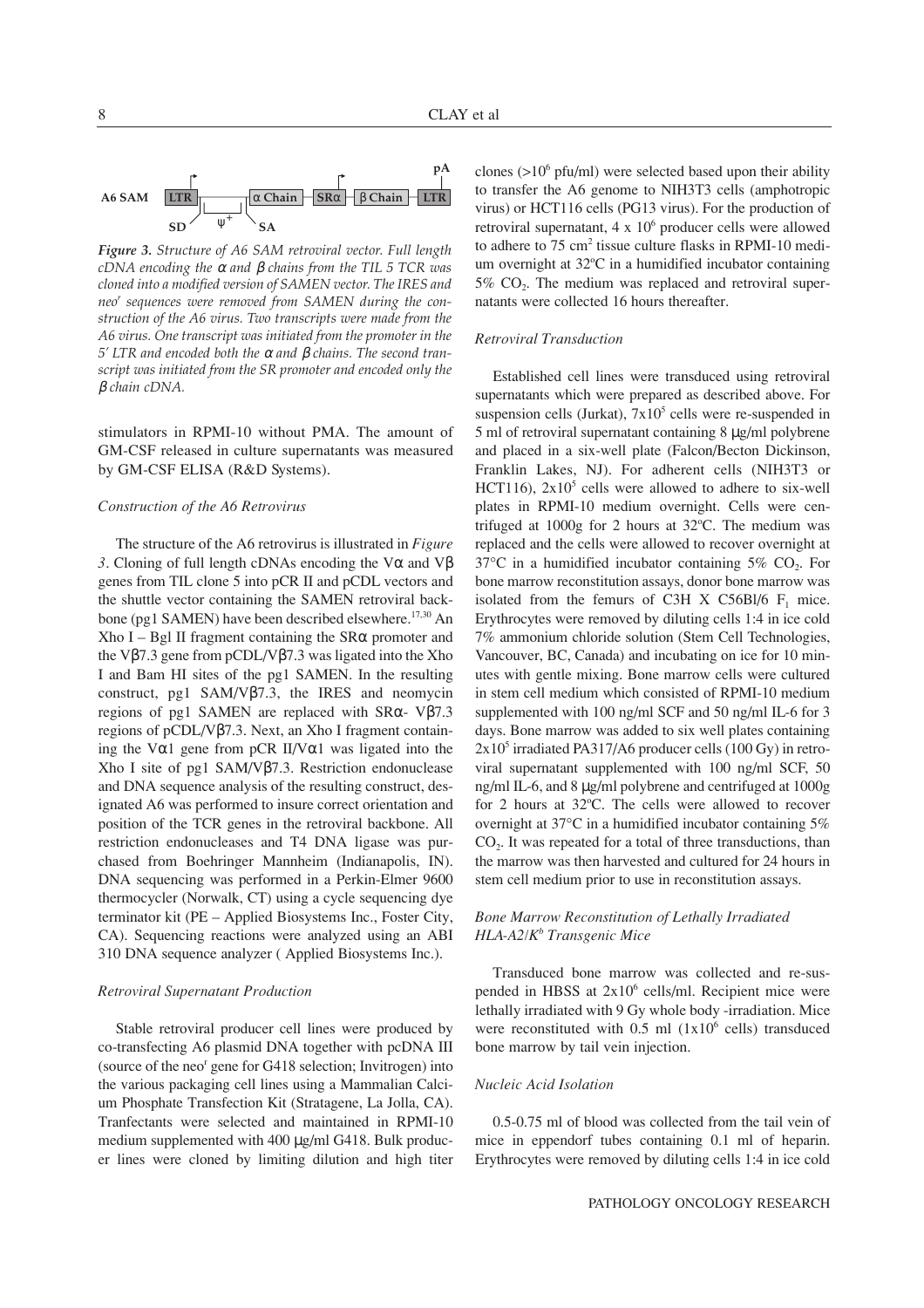7% ammonium chloride solution (Stem Cell Technologies) and incubating on ice for 10 minutes with gentle mixing. Cells were washed once in HBSS, counted, and pelleted for nucleic acid extraction.<sup>31</sup> For isolation of high molecular weight genomic DNA, cells were resuspended at 5 x 10<sup>6</sup> cells/ml in PCR buffer  $(10 \text{ mM Tris-HCL}, 1.5 \text{ mM MgCl}_2)$ , and 50 mM KCl, 0.1 mg/ml gelatin) containing 0.5% Tween 20 (Fisher Scientific, Fairlawn, NJ) and 100 µg/ml Proteinase K (Boehringer Mannheim) and incubated at 56°C for 45 minutes. Proteinase K was inactivated by heating at 95°C for 10 minutes. Total RNA was isolated from PBMC using RNeasy Total RNA isolation kits (Qiagen, Chatsworth, CA). RNA was then treated with RNAse free DNAse (Gibco/BRL) to remove any contaminating genomic DNA that might be present.

# *PCR*

For PCR amplification of genomic DNA, 1 µl of extracted DNA (equivalent to 5000 cells) was used in each reaction. For PCR amplification of RNA, first strand cDNA was first prepared from 1 µg of total cellular RNA using First Strand cDNA Synthesis kits (Gibco/BRL). The amount of cDNA equivalent of 50 ng of total RNA was used in each reaction. All PCR reactions were carried out in a 50 µl total volume containing PCR buffer, 200 µM dNTP (Gibco/BRL), 400 µM of each primer, and 1 unit of Taq DNA polymerase (Gibco/BRL) in a Perkin Elmer 9600 thermocycler (Norwalk, CT). Reactions were amplified for 35 cycles under the following conditions: 92°C for 30 seconds, 60°C for 30 seconds, and 72°C for 60 seconds. Reactions were seperated on 1% agarose gels containing 50 ng/ml ethidium bromide (Gibco/BRL) and bands were visualized with UV light.

# *Immunofluorescence*

The MHC class I antigen expression on the PBMC of reconstituted mice was determined by immunofluorescence using anti-H-2 mAb.  $1x10^5$  RBC depleted PBMC

were stained with 1.0  $\mu$ g anti-H-2K<sup>k</sup>-PE and 1.0  $\mu$ g anti-H-2K<sup>b</sup>-FITC mAb (PharMingen, San Diego, CA). After staining, propidium iodide was added to distinguish live cells from dead cells. Relative log fluorescence of  $1x10<sup>4</sup>$ live cells was measured using a FACScan 440 (Becton Dickinson, Mountain View, CA).

# *Results*

We have previously shown that the  $V\alpha1/V\beta7$  TCR from TIL 5 mediated HLA-A2 restricted recognition of MART- $1_{(27-35)}$ <sup>30</sup> In order to more efficiently transfer the TIL 5 TCR to alternate effectors, the A6 retrovirus was constructed using a modified SAMEN backbone *(Figure 3).* Since this virus contained two promoters, two transcripts were made from this virus. One transcript was initiated from the 5' MMLV LTR which contained the entire retroviral genome including both the V $\alpha$ 1 and the V $\beta$ 7 chains of the TIL 5 TCR. The second transcript was initiated from the SRα promoter which contained only the Vβ7 chain of the TIL 5 TCR. A6 producer cell lines were made which produced virus containing the ecotropic envelope (GP&E 86, infects only murine cells), the amphotropic envelope (PA317, infects both murine and human cells), or the Gibbon ape envelope (PG13, infects only human cells). We found that the PA317-A6 virus was more efficient in transducing NIH3T3 cells and murine bone marrow cells than the GP&E 86-A6 virus and the PG13-A6 virus was more efficient in transducing HCT116 cells cells and G-CSF mobilized CD34<sup>+</sup> human peripheral blood progenitors than the PA317-A6 virus (data not shown). Therefore, the PA317-A6 virus was used for all subsequent murine cells transductions and the PG13-A6 virus was used for all subsequent human cell transductions.

The ability of the A6 virus to transfer functional TIL 5 TCR to alternate effectors was tested by transducing Jurkat cells and measuring their ability to recognize MART- $1_{(27,35)}$ peptide. As shown in *table 4,* Jurkat cells transduced with the PG13-A6 virus secreted IL-2 when stimulated with T2

*Table 4.* **MART-1(27-35) Recognition by TIL 5 TCR Transduced Jurkat Cells**

|                                | Responder Cells <sup>1</sup>  |                    |                                   |                                                    |                                                    |                                             |
|--------------------------------|-------------------------------|--------------------|-----------------------------------|----------------------------------------------------|----------------------------------------------------|---------------------------------------------|
| Stimulator                     | <i>Untransduced</i><br>Jurkat | Clone 22<br>Jurkat | PG13 Bulk<br>Transduced<br>Jurkat | PG13 Clone 1<br><b>Transduced</b><br><i>Jurkat</i> | PG13 Clone 2<br><b>Transduced</b><br><i>Jurkat</i> | PG13 Clone 4<br><b>Transduced</b><br>Jurkat |
| none                           | 0.2                           | 0.0                | 0.0                               | 0.0                                                | 0.5                                                | 0.0                                         |
| OKT <sub>3</sub>               | 433.3                         | 765.6              | 1135.5                            | 611.6                                              | 379.2                                              | 312.1                                       |
| T <sub>2</sub> , unpulsed      | 0.0                           | 0.0                | 0.0                               | 0.0                                                | 0.0                                                | 0.5                                         |
| $T2 + \text{MART-1}_{(27-35)}$ | 1.5                           | 1210.6             | 3.2                               | 21.8                                               | 38.1                                               | 1.1                                         |
| $T2 + gp100_{(209-217)}$       | 0.0                           | 0.4                | 0.3                               | 0.3                                                | 0.0                                                | 3.1                                         |

1 pg/ml IL-2 released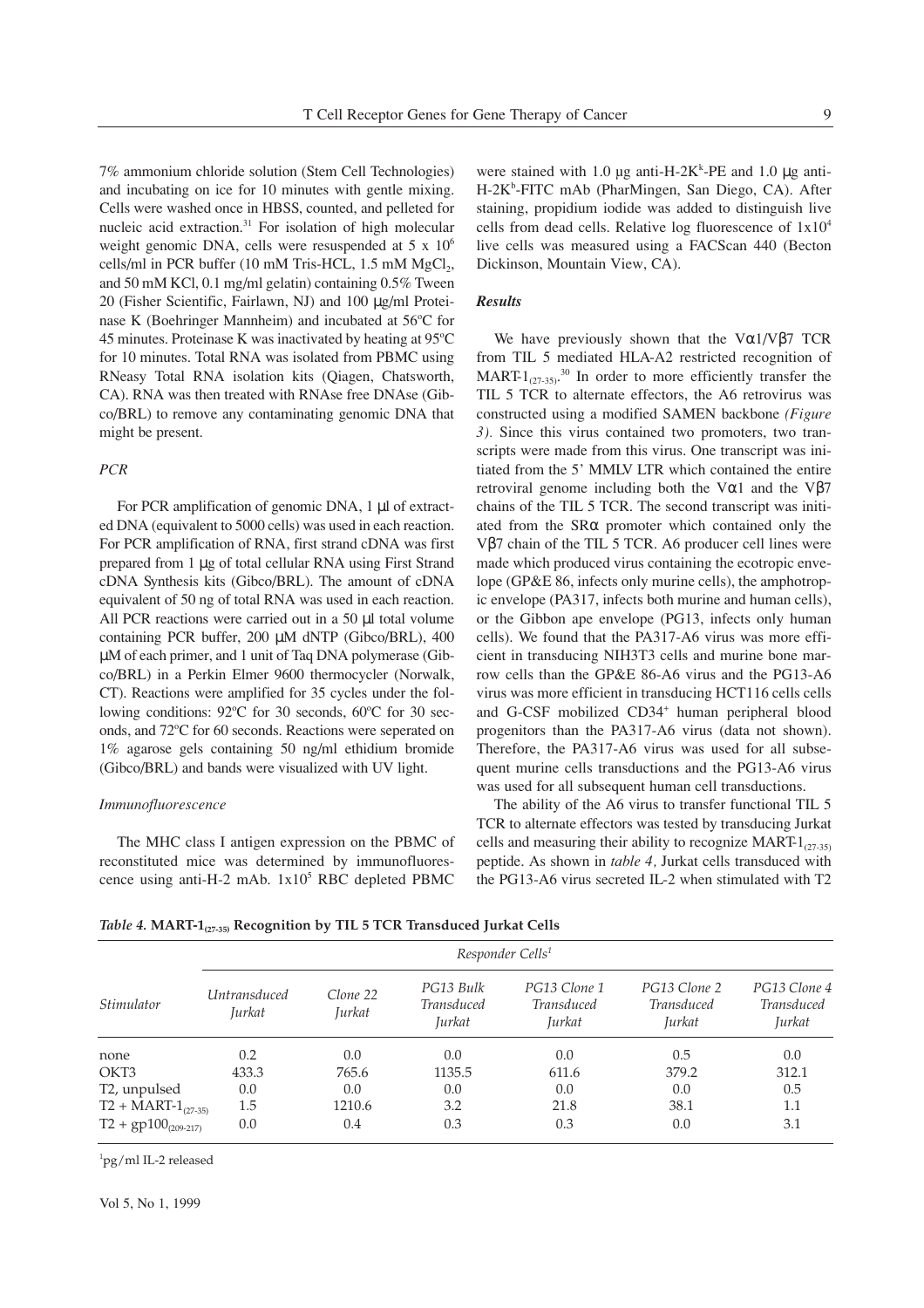cells pulsed with MART-1(27-35) peptide but not unpulsed T2 cells or T2 cells pulsed with  $gp100_{(209-217)}$  peptide. In contrast, untransduced Jurkat cells failed to recognize MART- $1_{(27-35)}$  peptide pulsed T2 cells. Although the absolute amount of IL-2 produced by the transduced Jurkat cells was comparatively low relative to clone 22 (38.1 pg/ml vs



*Figure 4. Immunofluorescence analysis of PBMC from bone marrow reconstituted lethally irradiated mice. PBMC from two representative bone marrow reconstituted mice (panels c,d,g,h), one representative recipient HLA-A2 transgenic mouse (panels*  $a,e$ , and one representative donor C3H x C57Bl/6  $F<sub>1</sub>$  mouse *(panels b,f)* were stained with FITC conjugated H-2K<sup>b</sup> and PE *conjugated H-2Kk mAbs to monitor their MHC class I antigen expression. The fluorescence profiles from unstained PBMC (panels a-d) were compared to stained PBMC (panels e-f) to determine the percent donor and recipient PBMC in each group. Each histogram represents the relative log green and red fluorescence of at least 6,500 live cells.*

1210.6 pg/ml), a Jurkat clone stably transfected with the TIL 5 TCR, the pattern of recognition indicated the expression of a functional TIL 5 TCR on the Jurkat transductants. Therefore, the A6 retrovirus can transfer the reactivity and specificity of TIL 5 to alternate effector cells.

An animal model was established to ascertain the feasiblity of transferring human TCR genes to alternate effectors by transducing hematopoietic stem cells. Bone marrow from C57Bl/6 x C3H  $F_1$  mice were transduced with the PA317-A6 virus and used to engraft lethally irradiated  $HLA-A2/K^b$  transgenic mice. Four weeks post-engraftment, PBMC from engrafted mice were screened by immunofluorescence for evidence of reconstitution. PBMC from recipient mice prior to bone marrow transfer expressed only H*-* $2K^b$  *(Figure 4, panel e)* whereas PBMC from donor mice expressed both  $H-2K^b$  and  $H-2K^k$  *(Figure 4, panel f).* Greater than 90% of the PBMC from two representative mice engrafted with transduced bone marrow expressed H- $2<sup>k</sup>$  indicating that the mice were successfully reconstituted *(Figure 4* panels g and h). The results shown are typical of engrafted mice in our experiments with each mouse having a minimum of 80% donor derived PBMC and most animals having >90% donor derived PBMC. Reconstituted mice survived up to a year post-engraftment and maintained high levels (>85%) of donor derived PBMC (data not shown). Therefore, we were able to successfully reconstitute lethally irradiated mice with transduced and untransduced bone marrow and cells derived from the donor bone marrow could be distinguished from host cells by their expression of  $H-2<sup>k</sup>$ . Mice reconstituted with TIL 5 TCR transduced bone marrow were screened for the presence of the transgenes by PCR using human TCR specific primers. High molecular weight DNA was prepared from the PBMC of these mice as early as 4 weeks post-engraftment and at monthly intervals through week 40. We were able to amplify a 200 bp band corresponding to the TIL 5 TCRα C region from the PBMC of mice engrafted with transduced bone marrow as early as 4 weeks (data not shown) and as late as 40 weeks after reconstitution *(Figure 5 a,* lanes 3–10). We were unable to detect TCRα chain bands from the PBMC of control mice reconstituted with untransduced bone marrow *(Figure 5 a,* lanes 1,2). Similarly, a 500 bp band was amplified using primers specific for the TIL 5 TCRβ chain *(Figure 5 b*, lanes 3–10). These results indicate the A6 retrovirus can transfer the TIL 5 TCR to cells capable of reconstituting a lethally irradiated animal and the provirus was maintained long after engraftment.

Expression of the TIL 5 TCR in the PBMC of mice reconstituted with gene modified bone marrow was measured by RT-PCR using TIL 5 TCR  $\alpha$  and  $\beta$  chain specific primers. As shown in *Figure 6*, both TIL 5 TCR  $\alpha$  and  $\beta$ chain transcripts were detected 40 weeks after engraftment with transduced bone marrow (panels a and b, lanes 3–10). TIL 5 TCR transcripts were not detected in control mice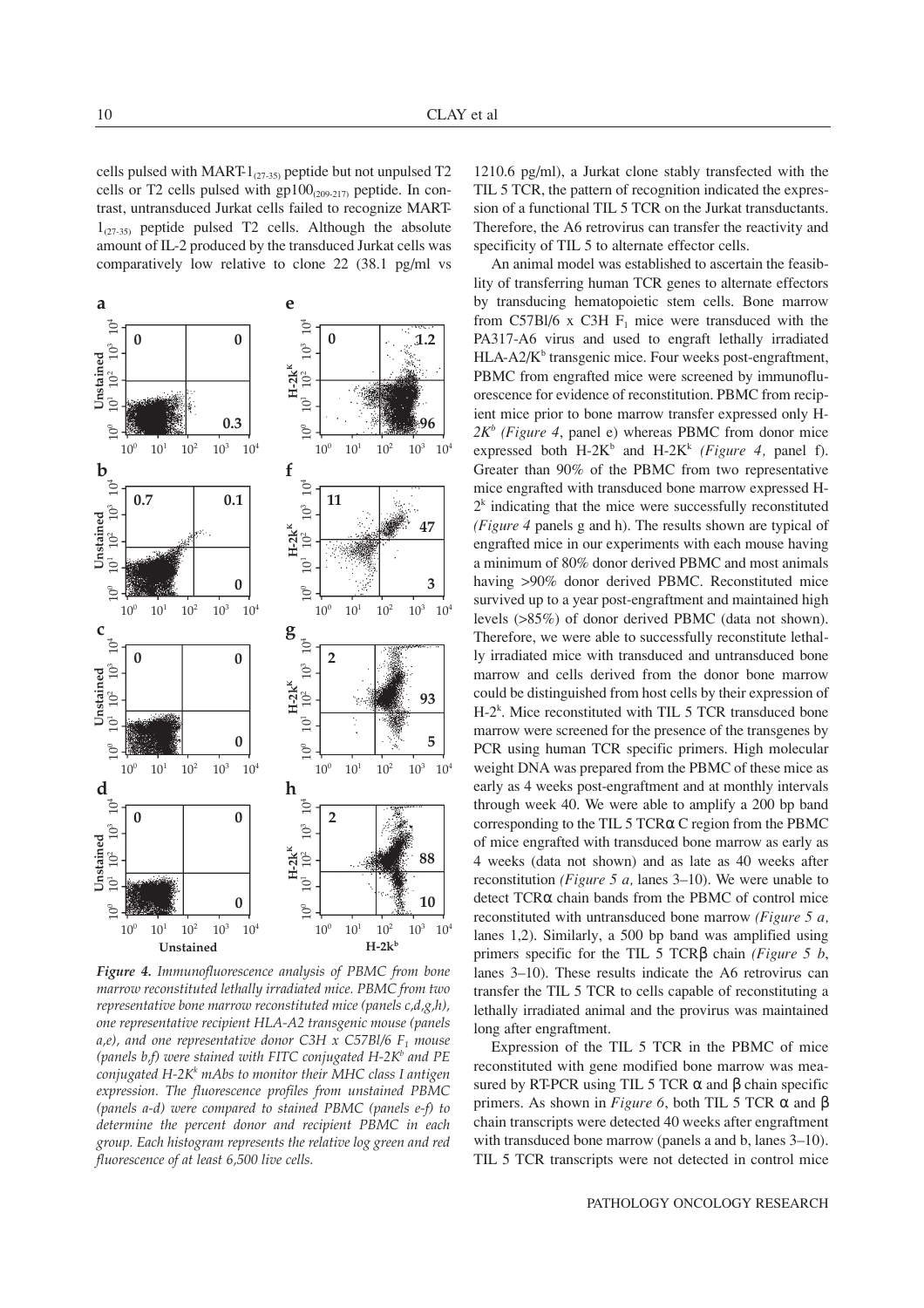

*Figure 5. TIL 5 TCR* <sup>α</sup> *and* β *genes in the PBMC of bone marrow reconstituted mice. The presence of the A6 provirus in the PBMC of bone marrow reconstituted mice was determined by PCR using primers which amplify the TIL 5 TCR* <sup>α</sup> *and* β *chains. Primers C*α*CON F and C*α*CON R amplified a 200 bp band corresponding to the C*<sup>α</sup> *region of the TIL 5 TCR* <sup>α</sup> *chain from the A6 virus (panel a). Primers TIL 5*β *VDJ and C*β*CON R amplified a 500 bp band corresponding to the TIL 5 TCR* β *chain from the A6 virus (panel b). High molecular weight genomic DNA was prepared from the PBMC of mice engrafted with sham transduced (lanes 1 and 2) and A6 transduced (lanes 3–10) mice. "No template" reactions were performed to control for artifacts resulting from PCR contamination (lane 11).*

engrafted with sham transduced bone marrow *(Figure 6,* panels a and b, lanes 1 and 2). No bands were seen in the -RT control reactions confirming that the observed bands were not due to contaminating genomic DNA in the RNA preparations *(Figure 6,* panels c and d). The presence of transcripts encoding TIL 5 TCR α and β chains in the PBMC of mice more than 6 months after reconstitution suggests that long term expression of the TIL 5 TCR can be transferred to alternate effectors using the A6 retrovirus.

The persistence of TIL 5 TCR  $\alpha/\beta$  chain DNA and RNA in the PBMC of mice more than six months after reconstitution is suggestive but is not definitive proof that the mice were sucessfully reconstituted with transduced stem cells or lymphoid progenitors. In order to confirm that true stem cells or lymphoid progenitors were transduced, bone marrow was harvested from a mice engrafted with TIL 5 TCR transduced or untransduced bone marrow. This bone marrow was used to reconstitute a second group of lethally irradiated HLA-A2 transgenic mice. TIL 5 TCR

α and β chain DNA and RNA was detected in the PBMC of the mice which received bone marrow from the TIL 5 TCR  $\alpha/\beta$  chain<sup>+</sup> mouse but not the TIL 5 TCR  $\alpha/\beta$  chainmouse (data not shown). Detection of TIL 5 TCR α/β chain DNA and RNA in the PBMC of a second group of mice which were reconstituted with bone marrow from a reconstituted mouse confirms that we successfully transduced true stem cells or lymphoid progenitors.

### *Discussion*

We have constructed a retrovirus containing the TCR  $\alpha$ and β chains of an HLA-A2 restricted, MART-1 reactive CTL clone (TIL 5). This TCR mediates recognition of MART-1 peptide in a CD8 co-receptor-independent manner, and is probably a high affinity TCR.<sup>30</sup> The virus can transfer the reactivity and specificity of this CTL clone to Jurkat cells. Using this retrovirus, we were successful in transducing murine bone marrow derived hematopoietic stem cells. Lethally irradiated HLA-A2 transgenic mice engrafted with the gene modified bone marrow were fully reconstituted within 4 to 6 weeks. The TCR α and β transgenes could be detected in the peripheral blood of the reconstituted mice as early as 4 weeks post-engraftment by PCR. The transgenes were maintained in the peripheral blood of the engrafted mice for at least 40 weeks suggesting that true hematopoietic stem cells were transduced. TIL 5 TCR  $\alpha$  and  $\beta$  transcripts could be detected by RT-



*Figure 6. TIL 5 TCR* <sup>α</sup> *and* β *transcripts in the PBMC of bone marrow reconstituted mice. The presence of the A6 transcripts in the PBMC of bone marrow reconstituted mice was determined by RT-PCR using primers which amplify the TIL 5 TCR* <sup>α</sup> *and* β *chains. Primers TIL 5*<sup>α</sup> *VJ and C*α*CON R amplified a 500 bp band corresponding to the TIL 5 TCR* <sup>α</sup> *chain from the A6 virus (panel a). Primers TIL 5*β *VDJ and C*β *CON R amplified a 500 bp band corresponding to the TIL 5 TCR* β *chain from the A6 virus (panel b). cDNA was prepared from total RNA isolated from the PBMC of mice engrafted with sham transduced (lanes 1 and 2) and A6 transduced (lanes 3–10) mice. "No template" reactions were performed to control for artifacts resulting from PCR contamination (lane 11). "No reverse transcriptase" reactions were performed to control for the presence of genomic DNA in the RNA samples (panels c and d).*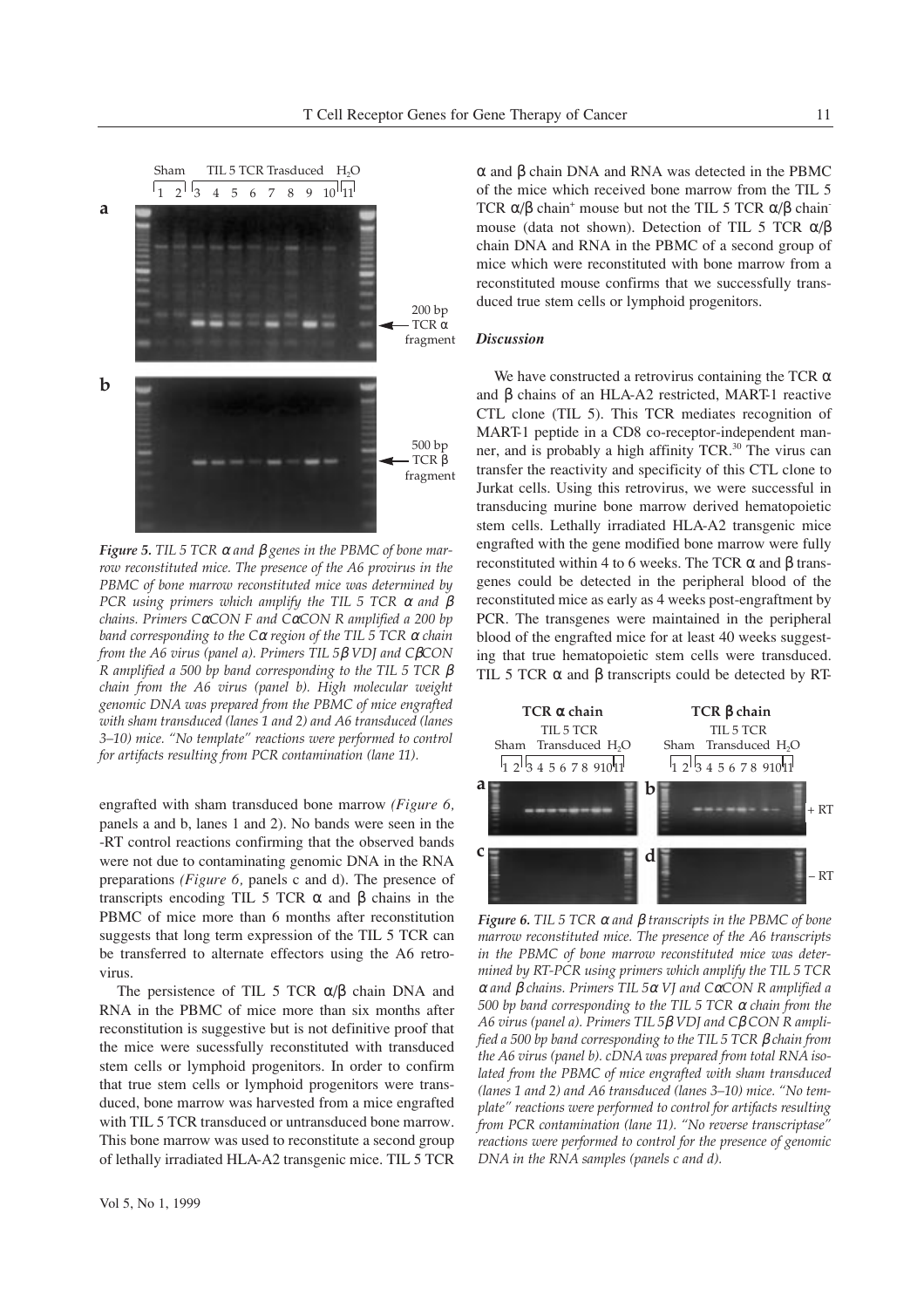*Table 5.* **Recognition of Murine MART-1 by HLA-A2 Restricted Human TIL**

|           |                       | Responder Cells <sup>1</sup> |                       |  |
|-----------|-----------------------|------------------------------|-----------------------|--|
| Cell Line | Transfected Gene(s)   | TIL1200 <sup>2</sup>         | TII.1235 <sup>3</sup> |  |
| none      | none                  | 4.9                          | 16.0                  |  |
| $COS-7$   | $HI.A-A2$             | 4.2                          | 20.5                  |  |
| $COS-7$   | $HLA-A2 + h-gp100$    | 149.4                        | 24.0                  |  |
| $COS-7$   | $HI.A-A2 + h-MART-14$ | 9.0                          | 1019.0                |  |
| $COS-7$   | $HLA-A2 + m-MART-15$  | 9.4                          | 2003.0                |  |

1 pg/ml GM-CSF released

2 TIL 1200 recognized gp100 in the context of HLA-A2.

3 TIL 1235 recognized MART-1 in the context of HLA-A2.

4 Human MART-1.

5 Murine MART-1.

PCR indicating that the transgenes were expressed in the PBMC of the bone marrow reconstituted animals. The sustained expression of TIL5 TCR  $\alpha$  and β transcripts in secondary recipients, following the transfer of bone marrow from a mouse previously reconstituted with transduced bone marrow, confirms that a true pluripotent stem cell or lymphoid progenitor cell was transduced.

Currently, we have no evidence that mouse T cells in the periphery of reconstituted mice are expressing the human TIL 5 TCR. In a recent study, peripheral T cells of mice reconstituted with bone marrow transduced with a murine ovalbumin (OVA<sub>257-264</sub>)-specific / TCR did express the introduced TCR on the cell surface.<sup>10</sup> This demonstrated that expression of the  $OVA_{257-264}$ -specific TCR was sufficient to permit T cell progenitors to differentiate in the thymus. However, Pogulis et al. did not show antigen-specific recognition by these T cells. This could be due to a defect in the cloned α and/or β chain sequences of the TCR, since Pogulis et al. have also not previously demonstrated that this TCR could mediate recognition of  $OVA<sub>257-264</sub>$  peptide using, for example, transfected Jurkat cells or transduced peripheral blood T lymphocytes. The TIL 5 TCR has previously been shown to function in Jurkat transfectants<sup>30</sup> and retrovirally transduced human peripheral blood T lymphocytes (Clay et al., submitted). Additionally, we have now shown that transduction with the A6/PA317 virus can transfer TIL 5 TCR function to Jurkat cells. we expect the TIL 5 TCR to mediate antigen-specific recognition in transduced mouse T cells that express this TCR. However, one caveat of using the TIL 5 TCR is that the human MART-1 epitope recognized by this TCR has a single amino acid substitution in the equivalent epitope of mouse MART-1. This could prevent the survival of mouse T cells expressing the TIL 5 TCR during thymic selection, since these T cells may not be "positively selected" and/or may be "negatively selected". For this reason we are currently cloning TCRs that recognize TAA epitopes that are conserved in mouse and human. However, it should be noted that TIL 1235, a MART-1 reactive human TIL culture, did recognize COS cells transfected with HLA-A2 and the mouse or human MART-1 gene *(Table 5),* so it is possible that TIL 5 TCR transduced mouse T cells will also recognize the mouse MART-1 epitope and survive thymic selection.

This study represents a preclinical animal model for the transfer of the genes encoding a melanoma reactive TCR to alternate effectors. By genetically modifying hematopoietic stem cells with the TCR  $\alpha$  and  $\beta$  chains from a tumor reactive CTL clone, the presence of the productively rearranged TCR in T cell progenitors during T cell development should prevent rearrangement of the endogenous TCR genes by allelic exclusion. Therefore, T cells derived from the transduced stem cells should only express the introduced TCR and thus possess the specificity and reactivity of the original T cell clone. The transfer of tumor reactive TCR genes into hematopoietic stem cells has therapeutic potential. Engrafting patients with genetically modified hematopoietic stem cells should increase the overall frequency of tumor reactive T cells bearing a known TCR in their peripheral blood. Also, the frequency of T cells bearing the introduced TCR should be relatively high. Furthermore, if a true pluripotent stem cell is transduced, the self-renewing capacity of this cell should result in sustained levels of T cells expressing the tumor reactive TCR.

Several critical questions can be addressed by expressing tumor reactive TCR genes in hematopoietic stem cells. Firstly, we can evaluate the effectiveness of targeting individual peptide epitopes for immune therapy. The ability to transfer the reactivity and specificity of T cell clones to alternate effectors will enable us to treat different patients with essentially the same T cell clone. This was not possible in clinical trials using the adoptive transfer of TIL because of the oligoclonal nature of most TIL cultures. TCR gene transfer will also enable treatment strategies to focus on epitopes that are otherwise poorly immunogenic when patients are vaccinated with peptide or recombinant viruses, provided that a suitable T cell clone is available for isolation of the α/β TCR genes. These studies should permit the identification of the most effective epitopes for patient treatment. Secondly, transferred TCR genes can provide marker genes for monitoring purposes. In order to gain insights into the T cell mediated immune response against tumors *in vivo*, we want to study how long adoptively transferred cells remain in the periphery of patients and if these cells traffic to tumor deposits. The unique CDR3 sequences of the TCR α and β chains will permit the levels of TCR gene modified T cells in the periphery of patients to be determined using competitive PCR (McKee et al., in press). Additionally, PCR of fine-needle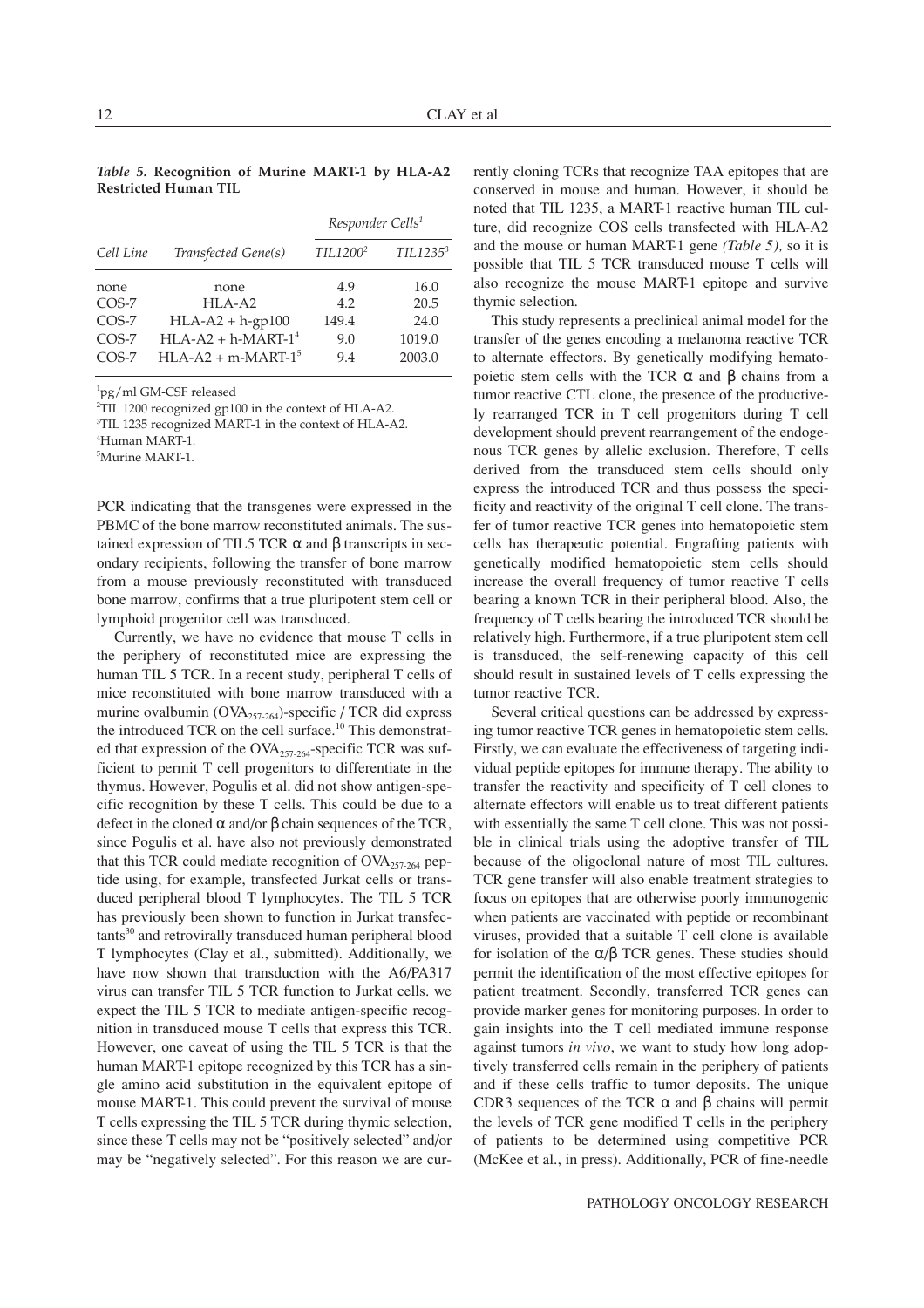aspirates from tumor lesions will allow trafficking of gene modified TCR-expressing T cells to tumor to be assessed. The trafficking of TCR transduced T cells to regressing versus non-regressing lesions will be compared.

Unfortunately, no gene therapy trial to date has been conclusively proven to be effective in treating the targeted disease. As a result, a panel of experts was critical of most gene therapy trials in their report to the Director of the National Institutes of Health. $32$  It is clear that greater emphasis should be placed in vector development and understanding the biology of gene therapy targets if we expect gene therapy to be a viable treatment option in the future. The use of animal models such as this should provide a greater understanding of the obstacles to be overcome if the clinical potential of gene therapy is to be realized. Further advances will also be required in vector development and in establishing the optimum transduction conditions for target cells to enhance the efficiency of gene transfer and to provide prolonged gene expression.

#### *Acknowledgments*

The authors would like to thank Dr. Steven A. Rosenberg for providing facilities and support for this work. We also wish to thank Dr. Linda Sherman for kindly providing HLA-A2/K<sup>b</sup> transgenic mice, Arnold Mixon for FACS analysis, David Jones for assistance with mouse experiments, Dr. Patrick Hwu for the pg1 SAMEN retroviral construct, and Dr. Andrea Ladanyi for critical review of the manuscript.

## *References*

- 1. Rosenberg SA, Abersold P, Cornetta K, et al: Gene transfer into humans: immunotherapy of patients with advanced melanoma, using tumor-infiltrating lymphocytes modified by retroviral gene transduction. N Engl J Med 323:570-578, 1990.
- 2. Blaese RM, Culver KW, Miller AD, et al: T lymphocyte-directed gene therapy for ADA-SCID: initial trial results after 4 years. Science 270:475-480, 1995.
- 3. Partridge TA, Davies KE: Myoblast-based gene therapies. Br Med Bull 51:123-137, 1995.
- 4. Alton EW, Middleton PG, Caplen NJ, et al: Non-invasive liposome-mediated gene delivery can correct the ion transport defect in cystic fibrosis mutant mice. Nat Genet 5:135-142, 1993.
- 5. Favrot M, Coll JL, Louis N, et al: Cell death and cancer: replacement of apoptotic genes and inactivation of death suppressor genes in therapy. Gene Ther 5:728-739, 1998.
- 6.² *Vandendriessche T, Chuah MK, Chiang L, et al:* Inhibition of clinical human immunodeficiency virus (HIV) type I isolates in primary CD4+ T lymphocytes by retroviral vectors expressing anti-HIV genes. J Virol 69:4045-4052, 1995.
- 7. Pardoll D: Immunotherapy with cytokine gene-transduced tumor cells: the next wave in gene therapy for cancer. Curr Opin Oncol 4:1124-1129, 1992.
- 8. Licht T, Herrmann F, Gottesman MM, et al: In vivo drug-selectable genes: a new concept in gene therapy. Stem Cells 15:104- 111, 1997.
- 9. *Greenberg PD, Finch RJ, Gavin MA, et al: Genetic modifica*tion of T-cell clones for therapy of human viral and malignant diseases. The Cancer J from Scientific American 4 (suppl. 1): S100-S105, 1998.
- 10. Pogulis RJ, Hansen MJ, Pease LR: Retroviral-mediated expression of an MHC class I-restricted T cell receptor in the CD8 T cell compartment of bone marrow-reconstituted mice. Human Gene Ther 9:2285-2297, 1998.
- 11. Brenner MK: The contribution of marker gene studies to hemopoietic stem cell therapies. Stem Cells 13:453-461, 1995.
- 12. Kessler PD, Podasakoff GM, Chen X, et al: Gene delivery to skeletal muscle results in sustained expression and systemic delivery of a therapeutic protein. Proc Natl Acad Sci USA 93:14082-14087, 1996.
- 13. Fisher KJ, Jooss K, Alston J, et al: Recombinant adeno-associated virus for muscle directed gene therapy. Nat Med 3:306- 312, 1997.
- 14. Monahan PE, Samulski RJ, Tazelaar J, et al: Direct intramuscular injection with recombinant AAV vectors results in sustained expression in a dog model of hemophilia. Gene Ther 5:40-49, 1998.
- 15.² *Yang Y, Li Q, Ertl HC, et al:* Cellular and humoral immune responses to viral antigens create barriers to lung-directed gene therapy with recombinant adenoviruses. J Virol 69:2004-2015, 1995.
- 16. *Miller AD, Rosman GJ:* Improved retroviral vectors for gene transfer and expression. Biotechniques 7:980-990, 1989.
- 17. Treisman J, Hwu P, Minamoto S, et al: Interleukin-2-transduced lymphocytes grow in an autocrine fashion and remain responsive to antigen. Blood 85:139-145, 1995.
- 18. Markowitz D, Goff S, Bank A: A safe packaging line for gene transfer: separating viral genes on two different plasmids. J Virol 62:1120-1124, 1988.
- 19. Miller AD, Garcia JV, von Suhr N, et al: Construction and properties of retrovirus packaging cells based on gibbon ape leukemia virus. J Virol 65:2220-2224, 1991.
- 20. *Miller AD, Buttimore C:* Redesign of retrovirus packaging cell lines to avoid recombination leading to helper virus production. Molec Cell Biol 6:2895-2902, 1986.
- 21. Pockaj BA, Sherry RM, Wei JP, et al: Localization of <sup>111</sup>Indiumlabelled tumor infiltrating lymphocytes to tumor in patients receiving adoptive immunotherapy. Augmentation with cyclophosphamide and correlation with response. Cancer 15:1731- 1737, 1994.
- 22. *Kast WM, Offringa R, Peters PJ, et al: Eradication of aden*ovirus E1-induced tumors by E1A-specific cytotoxic T lymphocytes. Cell 59:603-614, 1989.
- 23. Rodolfo M, Bassi C, Salvi C, et al: Therapeutic use of a longterm T cell line recognizing a common tumor associated antigen: the pattern of in vitro reactivity predicts the in vivo effect on different tumors. Cancer Immunol Immunother 34:53-63 1991.
- 24. Feltkamp MC, Vreugenhil GR, Vierboom MPM, et al: Cytotoxic T lymphocytes raised against a subdominant epitope offered as a synthetic peptide eradicate human papillomavirus type 16-induced tumors. Eur J Immunol 25:2638-2642, 1995.
- 25.*Burger UL, Chang MP, Nagoshi M, et al:* Improved in vivo efficiency of tumor-infiltrating lymphocytes after restimulation with irradiated tumor cells in vitro. Ann Surg Oncol 3:580-587, 1996.
- 26. Shilyansky J, Yang JC, Custer MC, et al: Identification of a Tcell receptor from a therapeutic murine T-cell clone. J Immunother Emphasis Tumor Immunol 20:247-255, 1997.
- 27. Rosenberg SA, Yannelli JR, Yang JC, et al: Treatment of patients with metastatic melanoma with autologous tumor-infiltrating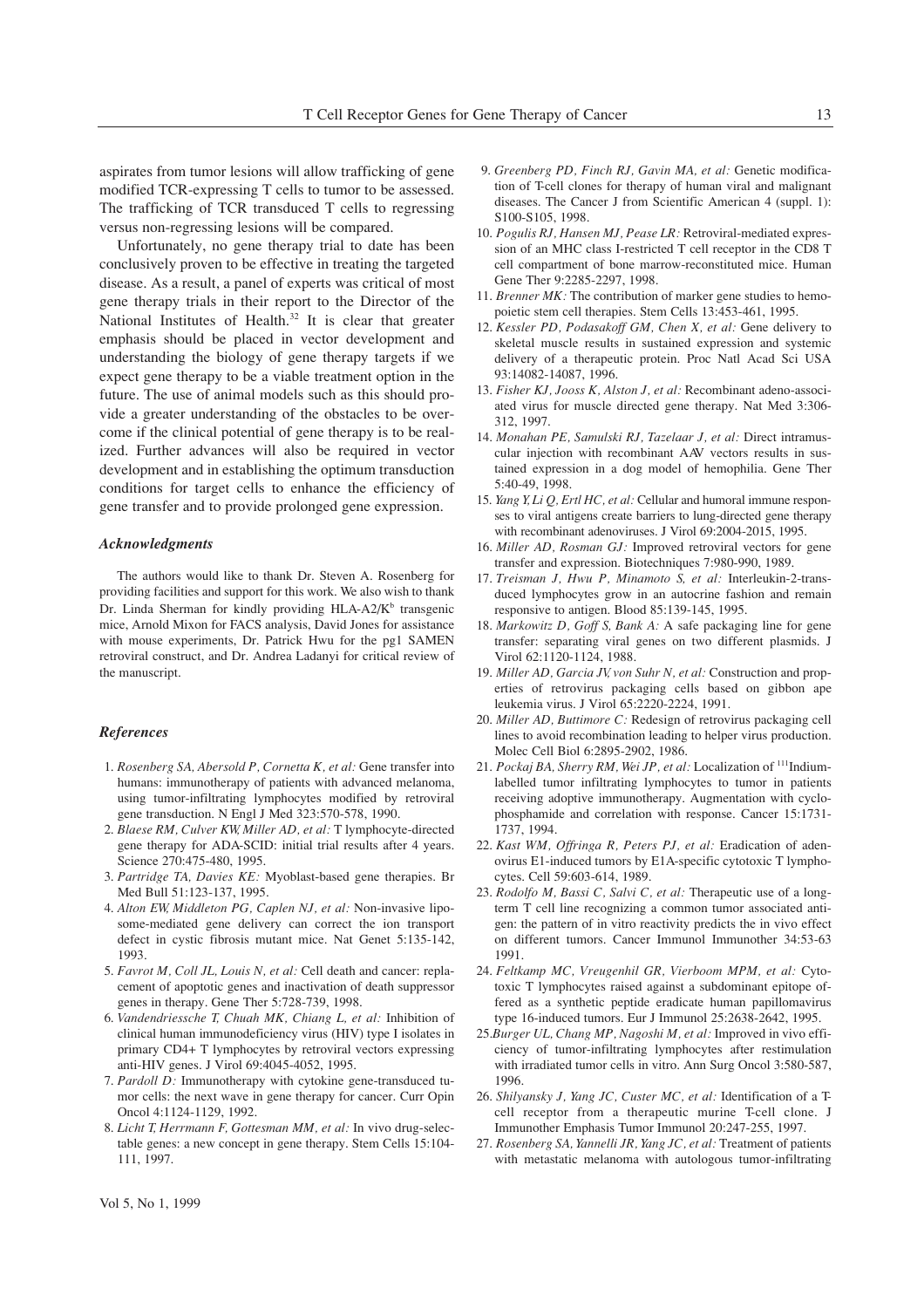lymphocytes and interleukin 2. J Natl Cancer Inst 86:1159- 1166, 1994.

- 28. *Kawakami Y, Eliyahu S, Sakaguchi K, et al: Identification of the* immunodominant peptides of the MART-1 human melanoma antigen recognized by the majority of HLA-A2-restricted tumor infiltrating lymphocytes. J Exp Med 180:347-352, 1994.
- 29. *Kawakami Y, Eliyahu S, Delgado CH, et al: Cloning of the gene* coding for a shared human melanoma antigen recognized by autologous T cells infiltrating into tumor. Proc Natl Acad Sci USA 91:3515-3519, 1994.
- 30. Cole DJ, Weil J, Shilyansky J, et al: Characterization of the functional specificity of a cloned T-cell receptor heterodimer recognizing the MART-1 melanoma antigen. Cancer Res 55:748-752, 1995.
- 31. Kawasaki ES: In: PCR Protocols (eds. Innis, MA, Gelfand, DH, Sninsky, JJ and White, TJ) 146-152 (Academic Press, San Diego, CA, 1990).
- 32. *Orkin SH, Motulsky AG:* Report and recommendations of the panel to assess the NIH investment in research on gene therapy. NIH panel report. 1996.
- 33. *Blaese RM, Anderson WF:* The ADA human gene therapy clinical protocol. Human Gene Ther 1:327-362, 1990.
- 34. Blaese RM, Anderson WF, Culver K: The ADA human gene therapy clinical protocol. Human Gene Ther 4:521-527, 1990.
- 35. Rosenberg SA, Kasid A, Anderson WF, et al: TNF/TIL human gene therapy clinical protocol. Human Gene Ther 1:441-480, 1990.
- 36. Rosenberg SA, Anderson WF, Blaese MR, et al: Immunization of cancer patients using autologous cancer cells modified by insertion of the gene for interleukin-2. Human Gene Ther 3:75- 91, 1992.
- 37. Cassileth PA, Podack E, Sridhar K, et al: Phase I study of transfected cancer cells expressing the interleukin-2 gene product in limited stage small cell lung cancer. Human Gene Ther 6:369- 383, 1995.
- 38. Das Gupta TK, Cohen EP and Richards JM: Phase I evaluation of interleukin-2-transfected irradiated allogeneic melanoma for the treatment of metastatic melanoma, Human Gene Ther 8:1713-1726, 1997.
- 39. Department of Health and Human Services, National Institutes of Health Recombinant DNA Advisory Committee, minutes of meeting, June 9-10, 1994. Human Gene Ther 6:249-252, 1995.
- 40. Department of Health and Human Services, National Institutes of Health Recombinant DNA Advisory Committee, minutes of meeting, June 9-10, 1994. Human Gene Ther 6:255, 1995.
- 41. Department of Health and Human Services, National Institutes of Health Recombinant DNA Advisory Committee, minutes of meeting, September 12-13, 1994. Human Gene Ther 6:498-499, 1995.
- 42. Department of Health and Human Services, National Institutes of Health Recombinant DNA Advisory Committee, minutes of meeting, March 6-7, 1995. Human Gene Ther 6:1634-1636, 1995.
- 43. Department of Health and Human Services, National Institutes of Health Recombinant DNA Advisory Committee, minutes of meeting, June 8-9, 1995. Human Gene Ther 7:432-434, 1996.
- 44. Department of Health and Human Services, National Institutes of Health Recombinant DNA Advisory Committee, minutes of meeting, June 8-9, 1995. Human Gene Ther 7:432, 1996.
- 45. Rosenberg SA, Anderson WF, Asher AL, et al: Immunization of cancer patients using autologous cancer cells modified by insertion of the gene for tumor necrosis factor. Human Gene Ther 3:57-73, 1992.
- 46. *Berns AJM, Clift S, Cohen LK, et al:* Phase I study of non-replicating autologous tumor cell injections using cells prepared with

or without GM-CSF gene transduction in patients with metastaic renal cell carcinoma. Human Gene Ther 6:347-368, 1995.

- 47.² *Seigler HF, Darrow TL, Abdel-Wahab Z, et al:* A phase I trial of human gamma interferon transduced autologous tumor cells in patients with disseminated malignant melanoma. Human Gene Ther 5:761-773, 1994.
- 48. *Dranoff G, Soiffer R, Lynch T, et al:* A phase I study of vaccination with autologous, irradiated melanoma cells engineered to secrete human granulocyte-macrophage colony stimulating factor. Human Gene Ther 8:111-123, 1997.
- 49. Department of Health and Human Services, National Institutes of Health Recombinant DNA Advisory Committee, minutes of meeting, March 6-7, 1995. Human Gene Ther 6:1631-1634, 1995.
- 50. Department of Health and Human Services, National Institutes of Health Recombinant DNA Advisory Committee, minutes of meeting, September 11-12. Human Gene Ther 7:1033, 1996.
- 51. Lotze MT, Rubin JT, Carty S, et al: Gene therapy of cancer: a pilot study of IL-4-gene-modified fibroblasts admixed with autologous tumor to elicit an immune response. Human Gene Ther 5:41-55, 1994.
- 52. Sobol RE, Royston I, Fakhrai H, et al: Injection of colon carcinoma patients with autologous irradiated tumor cells and fibroblasts genetically modified to secrete interleukin-2 (IL-2): a phase I study. Human Gene Ther 6:195-204, 1995.
- 53. *Tahara H, Lotze MT, Robbins PD, et al: IL-12* gene therapy using direct injection of tumors with genetically engineered autologous fibroblasts. Human Gene Ther 6:1607-1624, 1995.
- 54. *Deisseroth AB, Kavanagh J, Champlin R:* Use of safety-modified retroviruses to introduce chemotherapy resistance sequences into normal hematopoietic cells for chemoprotection during the therapy of ovarian cancer: a pilot trial. Human Gene Ther 5:1507-1522, 1994.
- 55. Hesdorffer C, Antman K, Bank A, et al: Human MDR gene transfer in patients with advanced cancer. Human Gene Ther 5:1151-1160, 1994.
- 56.² *OShaughnessy JA, Cowan KH, Nienhuis AW, et al:* Retroviral mediated transfer of the human multidrug resistance gene (MDR-1) into hematopoietic stem cells during autologous transplantation after intensive chemotherapy for metastatic breast cancer. Human Gene Ther. 5:891-911, 1994.
- 57. Deisseroth AB, Holmes F, Hortobagyi G, et al: Use of safetymodified retroviruses to introduce chemotherapy resistance sequences into normal hematopoietic cells for chemoprotection during the therapy of breast cancer; a pilot trial. Human Gene Ther 7:401-416, 1996.
- 58. Department of Health and Human Services, National Institutes of Health Recombinant DNA Advisory Committee, minutes of meeting, June 7-8, 1993. Human Gene Ther 5:537- 539, 1994.
- 59. Department of Health and Human Services, National Institutes of Health Recombinant DNA Advisory Committee, minutes of meeting, September 11-12, 1995. Human Gene Ther 5:1036- 1038, 1996.
- 60.² *Holt JA, Arteaga CB, Robertson D, et al:* Gene therapy for the treatment of metastatic breast cancer by in vivo transduction with breast-targeted retroviral vector expressing antisense c-fos RNA. Human Gene Ther 7:1369-1380, 1996.
- 61. *Roth JA:* Modification of tumor supressor gene expression in non-small cell lung cancer (NSCLC) with a retroviral vector expressing wildtype (normal) p53. Human Gene Ther 7:861- 874, 1996.
- 62. *Roth JA:* Modification of tumor supressor gene expression and induction of apoptosis in non-small cell lung cancer (NSCLC)